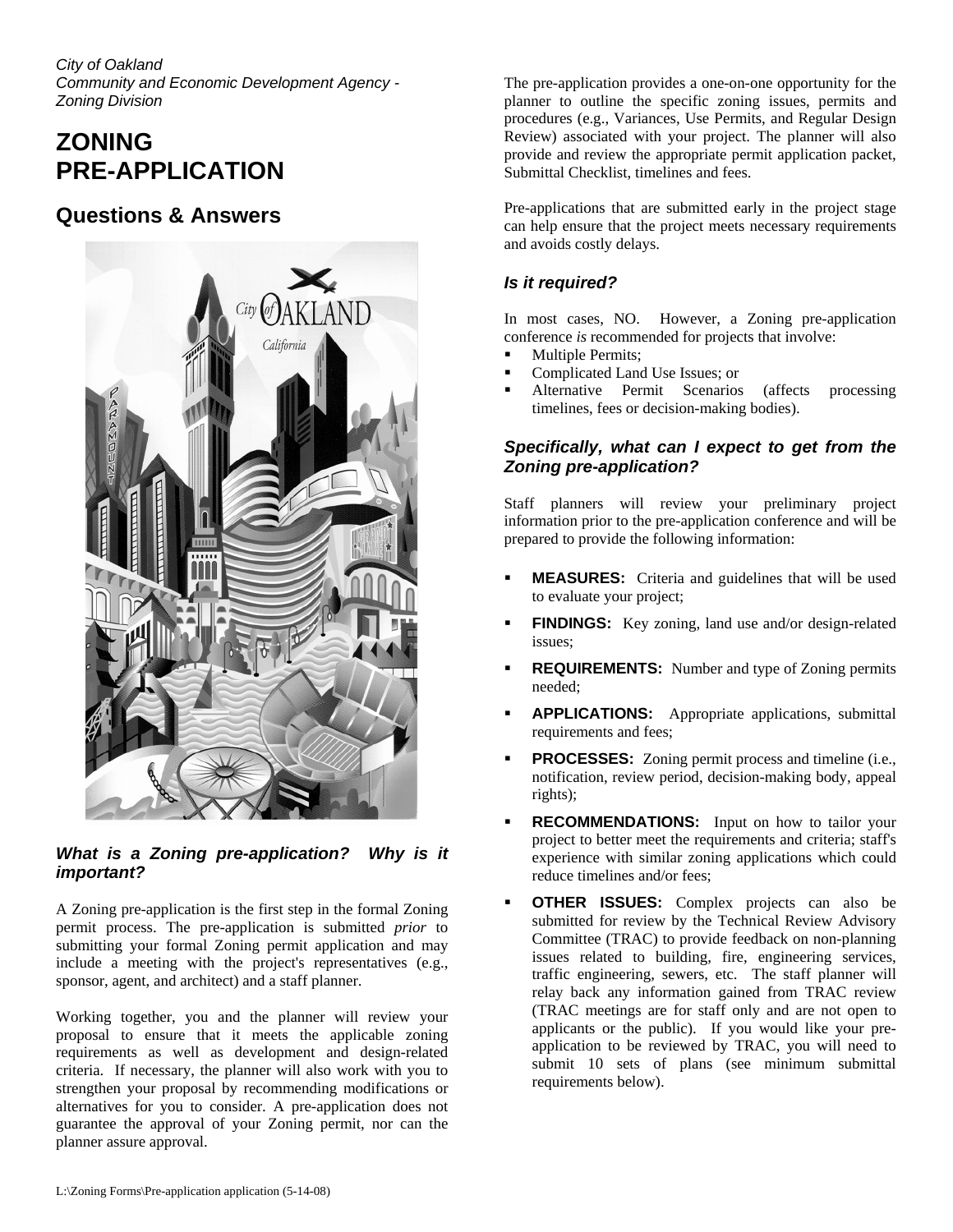#### *What should I not expect to get from the Zoning pre-application?*

- **REDESIGN:** Project design or redesign is the responsibility of your architect or designer.
- **GUARANTEES:** Determinations of approval will require an in-depth review of your complete Zoning permit application. The pre-application conference is intended to help you prepare the strongest application for your project.

### *What is the cost of a Zoning pre-application?*

The non-refundable pre-application fee is charged upon submittal of your pre-application request. This may include a meeting with the project's representatives (e.g., sponsor, agent, and architect) and a staff planner (one hour maximum).

Additional meetings require an hourly fee (one hour minimum).

#### *How do I request a Zoning pre-application? What information do I need?*

Complete the attached Zoning Pre-application Request Form *including all of the Minimum Submittal Requirements* (see detailed list). Submit this information in person with a check for the appropriate amount, payable to the City of Oakland, to:

**COMMUNITY & ECONOMIC DEVELOPMENT AGENCY Zoning Division 250 Frank Ogawa Plaza, Second Floor, Suite 2114 Oakland, CA 94612** 

## **MINIMUM SUBMITTAL REQUIREMENTS**

- **1) PRELIMINARY PLANS (3 sets required, 11 sets required for DTRAC review)**. Should include a Plot or Site Plan that includes a stamp from the Engineering Services Division, a Floor Plan, Elevations, and if applicable, a Sign Plan (see detailed descriptions below).
- Staff will be able to provide you with more useful information and feedback based on the level of completeness of your plans and information.
- All drawings should be fully dimensioned and labeled.
- For additions/alterations to existing structures, plans should identify Existing elements (E), Proposed elements (P), and elements to be Removed (R).
- At least **two (2)** sets of plans shall be printed at a reduced size no larger than  $11"x17"$ .

*Plot or Site Plan*: Should include building footprint and projections from above (shown as dashed lines); property lines and setbacks; contours and existing trees; sidewalks, streets, parking spaces maneuvering aisles, and driveways; and accessory structures, fences and retaining walls. Also include the location of structures on adjacent properties within 20 feet of the subject property.

*Floor Plan*: Should show all floors and rooms; doors and windows; and location and thickness of walls. Functional areas should be labeled.

*Elevations (if applicable)*: Should show all building sides indicating height, roof slope, finished floor elevations and materials. In some instances, elevations can be substituted with photographs. Staff can determine this exception.

*Sign Plan (if applicable):* Should show area of each proposed sign; all lettering and graphics; method of illumination; materials; and the aggregate sign area of all existing and proposed signs on the subject property.

For projecting signs, banner signs, flags and awnings, include maximum projections, minimum distance from the ground, and method of attachments. For under canopy signs, include canopy cross section. For banner signs and flags, show pole angle and height; and height of base and tops of pole from ground.

- **2) PHOTOGRAPHS**. Should show proposed development site or work area, and adjacent properties with addresses clearly marked. Photos must be labeled and mounted on a sheet(s) no larger than  $8-1/2 \times 14$ ".
- **3) ASSESSOR'S PARCEL MAP**. Available at the City of Oakland Engineering Services or Zoning counters, or County Assessor's Office, 1221 Oak St.
- **4) PROJECT DESCRIPTION***.* Should describe the proposed project, hours of operation, number of employees, targeted customers, loading schedule and any other unique operational aspects that apply to your business or activity.

#### **OFFICE HOURS**

| M, T, Th, F | $8:00$ a.m. $-4:00$ p.m. |
|-------------|--------------------------|
| Wednesday   | $9:30$ a.m. $-4:00$ p.m. |

#### **PHONE FAX**

(510) 238-3911 (510) 238-4730

**WEBSITE oaklandnet.com** *The website includes general zoning information.*